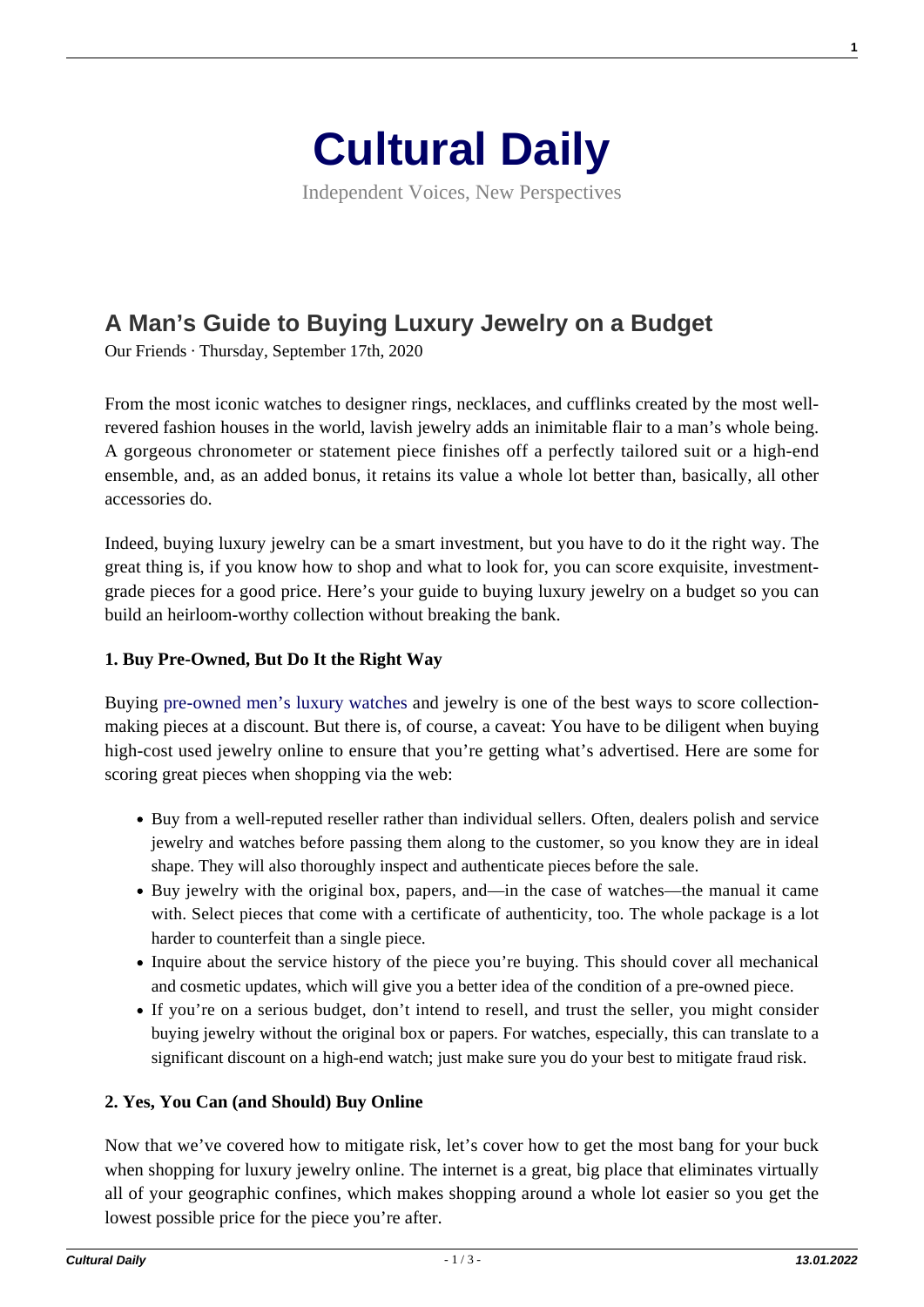- Use websites that allow you to pay via a secure payment system, such as Amazon Pay or PayPal. This will prevent the retailer from gaining access to your payment methods or keeping them on file. It may also afford you some extra protections should something go wrong.
- Call the number on the website! Often, these are small family jewelers who have expanded to eCommerce, so they'll be able to tell you everything you need to know about the piece and reassure you that their operations are legitimate.
- As always when buying online, run any sites through Trustpilot, Better Business Bureau and other online review sites and avoid buying from any company that appears scammy or low-rated.

# **3. Know Which Brands Retain Their Value**

With the world's top watchmakers crushing price tag records year after year, it probably doesn't surprise you to know that plenty of men's high-end jewelry—primarily, in the watch realm—can not only retain its value but even turn a profit over time. But you need to know which brands are the most high-yielding if you intend to look at your jewelry collection as an investment.

It probably won't surprise you to learn that the heritage Swiss watchmakers consistently produce in-demand watches that make smart investments. Rolex, Patek Philippe, Omega, TAG Heuer, and Breitling hold their value exceptionally well. As far as jewelry goes, you'll likely be able to recoup a big chunk of your initial investment if you stick to Cartier since some reports show the French jewelry maker's pieces reclaiming three-quarters of their original price on the resale market.

# **4. When in Doubt, Prioritize Make and Materials**

If branding matters little to you, focus on choosing pieces made with enduring materials that will retain their value. Gold, sterling silver, platinum, and precious gemstones pretty much always make the grade when it comes to high-end jewelry. And, even if these pieces go out of style lookswise, they will always still be worth something due to the intrinsic value of the materials. When shopping for watches, stick to time-honored Swiss-makers and heritage brands for the same reasons.

## **Wherever Possible, Be Flexible**

The worst thing a person can do when looking to score a good deal is to have an extremely specific vision in mind. You might be eyeing a limited edition Rolex in a specific color or material, but, if your budget is inflexible, that may be an unreasonable request. Consider searching for a broad array of options and not getting too hung up on a specific reference number or design. This will allow you to get the best deal possible and, as an added bonus, it could significantly shorten your search.

Despite what big-name jewelers might have you think, you don't need to cash in your 401K to start a solid collection of quality jewelry. As long as you're smart and willing to bargain hunt, you'll be able to land pieces that will become heirlooms or earn you back at least some portion of your initial investment.